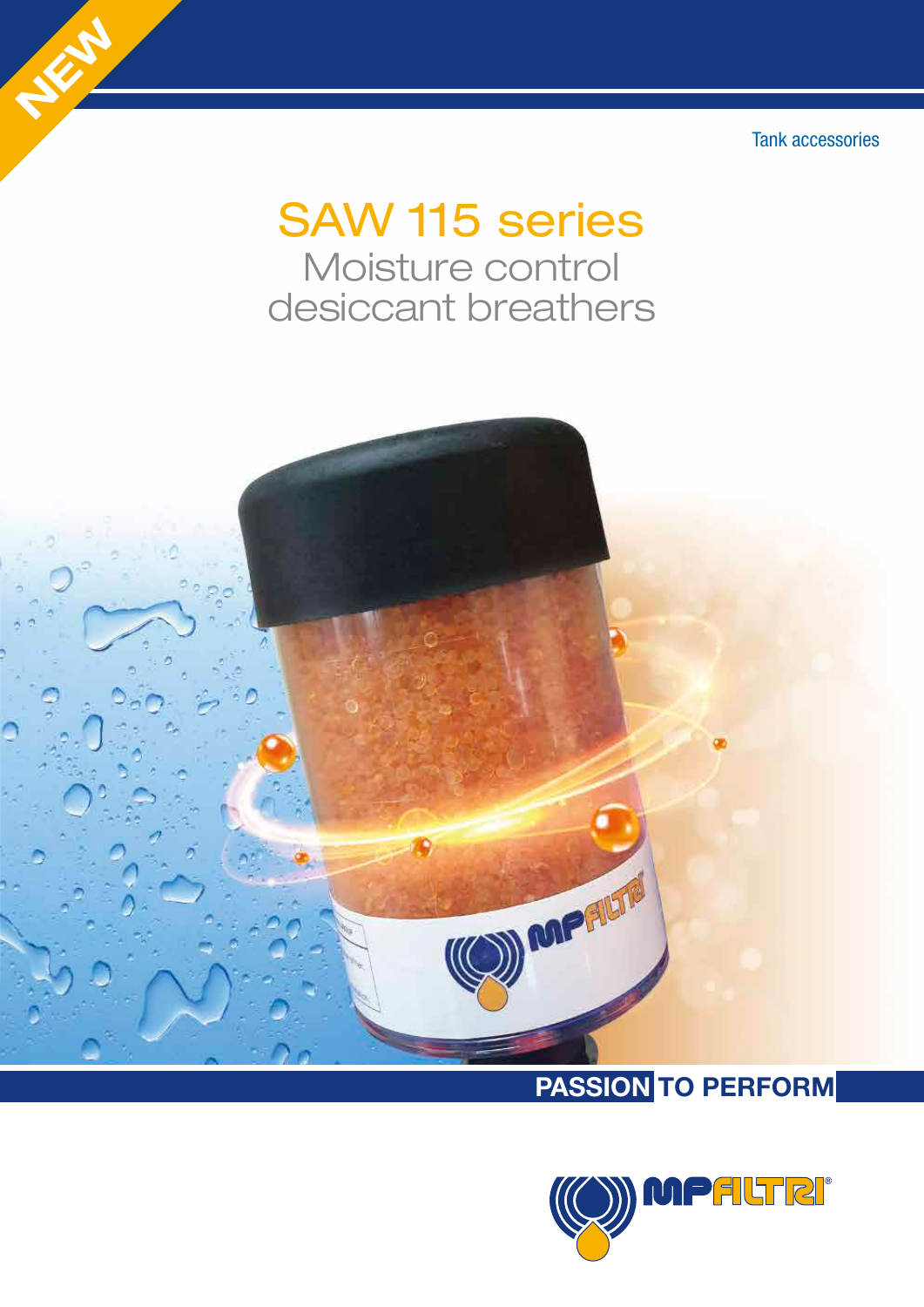# FEATURES & BENEFITS

- $\boldsymbol{\nu}$  Absorbs harmful water vapour
- $\vee$  Removes moisture in the headspace of equipment
- $\checkmark$  Eliminates rust-forming condensation
- $\checkmark$  Prevents sludge deposits and water-contaminated oil
- $\checkmark$  Filters damaging contaminants
- $\vee$  Prevents contamination ingress
- $\vee$  Delivers longer lubricant life
- $\vee$  Reduces wear and tear and extents the lifespan of machinery
- $\vee$  Comprehensive system protection

#### Second polyester filter element

Protects against migration of desiccant dust in the reservoir for maximum efficiency

#### Air Diffuser

Foam filter captures any oil mist and disperses incoming air evenly over filtration and drying areas.

#### Air Vents

Individual air intakes are opened based on flow requirements of the system. Plugs protect unit during shipping and storage.

#### Integrated Standpipe

Excellent vibration resistance, dissipates impact throughout the unit - eliminating weak points, and allows even airflow distribution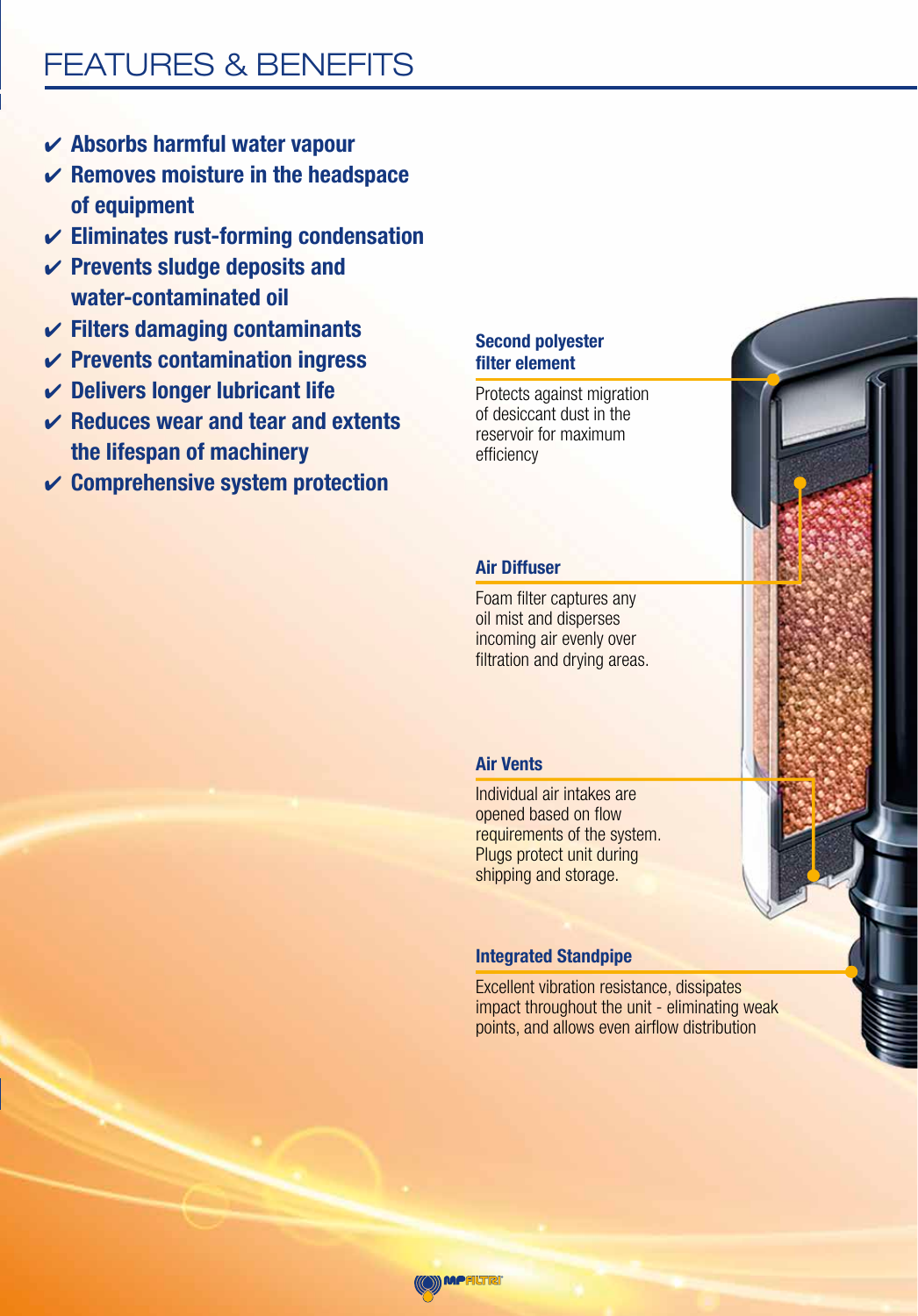#### Made of resilient polycarbonate material for greater shock-protection. Clear UV protected casing providing reliable service and easy Body Shell

maintenance.

#### Water Vapor Absorbent

Silica gel adsorbs water from incoming air and can hold up to 40% of its weight.

#### Polyester filter element

Removes contamination from the incoming air to 3-micron. Unique loops allow particles to release during system exhalation, helping to increase breather life.

#### Air diffuser

Foam filter disperses the incoming air evenly over filtration and drving section.

#### Threaded Mounting

Easily replaces standard filler/breather cap with multi-fit connection or through SMG adapter

#### Protection from moisture and particulate contamination in lubricant and equipment

#### **INTRODUCTION**

To ensure greater efficiency and to maximise the lifespan of hydraulic and lubrication systems the fluids should be kept free from solid and water contamination.

However most fluid reservoirs must breathe to function, allowing water vapour and solid contaminants to enter.

Temperature fluctuations in the reservoir will cause this water vapour to condense which will not only cause oxidation of the oil, but can also lead to considerable mechanical damage.

Standard air breathers remove some of the solid particles, but allow water vapour to pass freely.

#### WHAT IS A DESSICANT BREATHER?

The desiccant breather is a product that combines the filtration of pollution and absorption of free water contained in the air.

When the air enters the equipment through the breather, the filter layers remove the solid contamination while the desiccant agent holds the moisture.

While in service or during shut-down, the desiccant agent dries the equipment, absorbing moisture from the reservoir. SAW is a range of desiccant breathers for hydraulic and lubrication systems.

#### WHAT CONTAMINATION PROBLEMS CAN DESSICANT BREATHERS PREVENT?

Liquid contamination is the cause of hydraulic and lubrication fluid performance issues.

Negative effects include:

- $\times$  Increase of fluid acidity
- ✗ Reduction of lubrication performance
- $\times$  Reduction of fluid longevity
- ✗ Creation of bacterial colonies
- ✗ Creation of ice at low temperatures

It also causes damage in the hydraulic systems:

- ✗ Creation of rust in the hydraulic tanks
- **x** Wear and tear on equipment

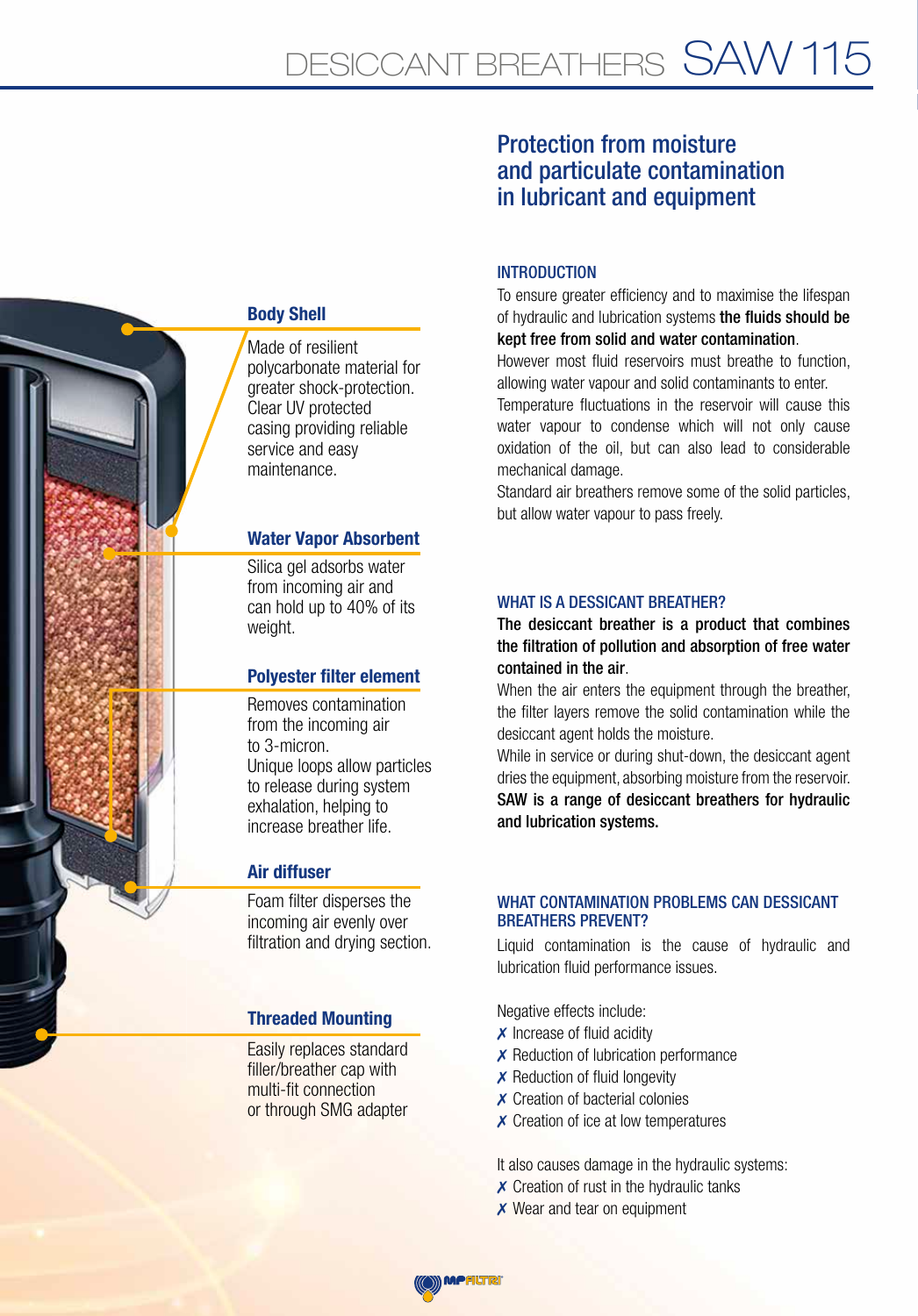# V 115 GENERAL INFORMAT

Focus on





#### Applications

#### Where is SAW series used?

MP Filtri's range of breathers are proven in a wide variety of applications, including: IBC tanks, Transformers, Storage Tanks in Hydraulics, Power Generation, Mining, Aviation, Storage, Manufacturing, and Petrochemical applications.

#### Where can't SAW series be used?

The SAW series is NOT suitable for the following environments:

- Systems with aggressive fluids (Phosphate esters, Hydrogen sulfide, Sulfuric acid, Highly alkaline cleaners)
- Systems with heavy duty cycles (Vibrations, Risk of impacts, Wide temperature range)
- Large systems



(O)) MPFILTRI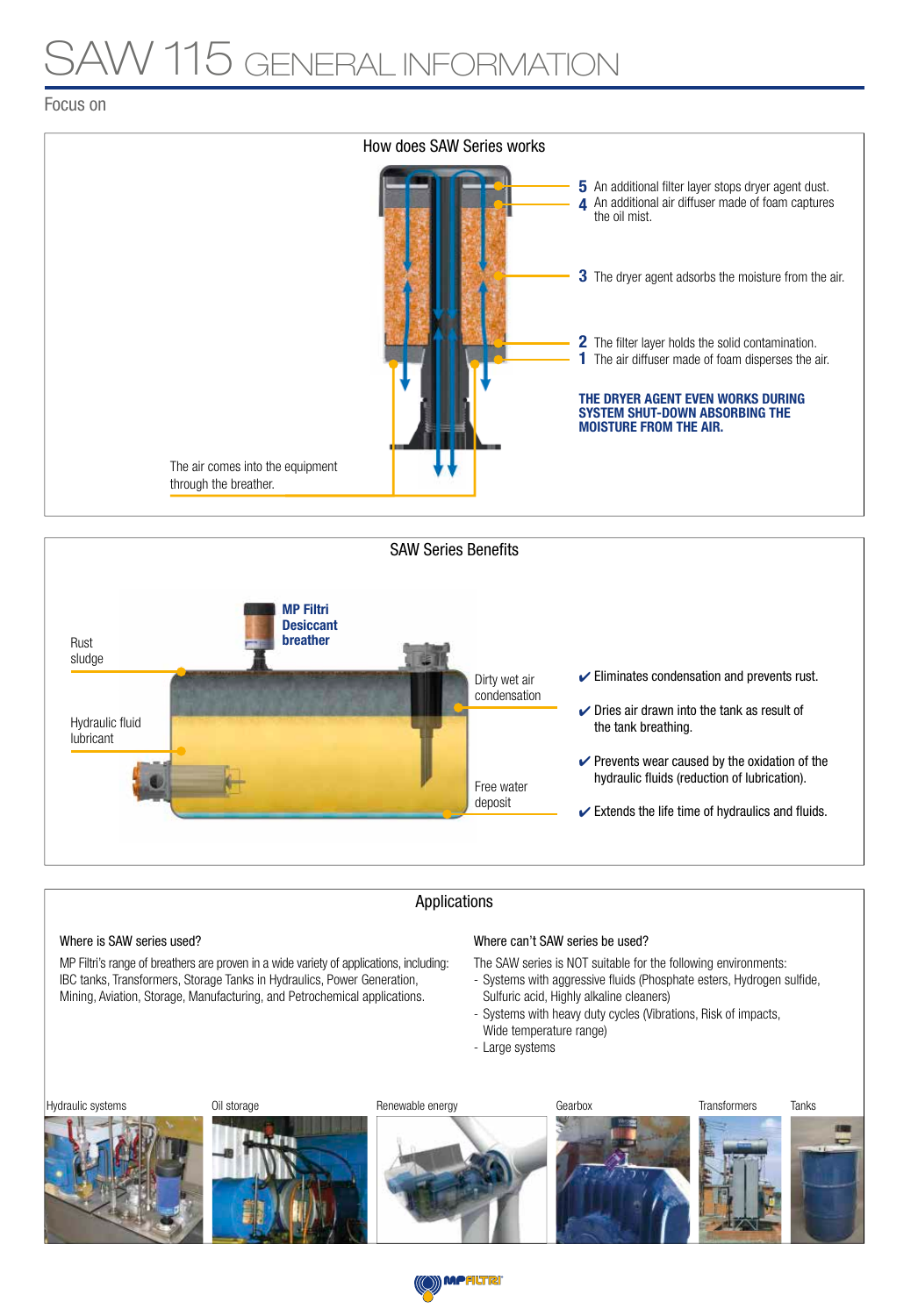# V 115 GENERAL INFORMA

#### Air Breathers

Max air flow up to 453 l/min (16 cfm)

SAW115 breather units can be added to systems or can replace existing breathers using the SMG 1 adapter.

As air is drawn into equipment through the breather, the layered filter elements remove particulate while the dessicant beads strip harmful moisture.

While in service or during shut-down, the dessicant beads attract moisture from inside the equipment resevoir, actively drying the system fluid.

Available features: Male threaded connections 1" Multi-fit (NPT, BSPT, NPSM)

Common applications:

- Storage tanks
- Transformers
- Hydraulics power packs

#### AIR VENT HOLES Important installation information

- The air vent holes are plugged for any new breather
- The plugs protect the dryer agent during storage and shipment
- The plugs must be taken out during the installation, according to the max hydraulic flow rate

| Max hydraulic flow rate | Holes to open |
|-------------------------|---------------|
| $[$ $l/min$ (cfm) $]$   |               |
| up to $110(4)$          | 2             |
| from 111 to 220 (4-8)   |               |
| from 221 to 330 (8-12)  | հ             |
| from 331 to 452 (12-16) | Χ             |
|                         |               |



#### Description **Technical data**

Connection: Polyamide Internal Support Pipe: Polyamide Screen: Polycarbonate Cover: Polyamide Dryer Agent: Silica Gel **Materials** 

3 µm absolute ( $B_3 \ge 200$ ) **Filter Efficiency** 

**NBR** Seals

From -25 °C to +90 °C (from -20 °F to +200 °F) **Temperature** 

Chemical Compatibility

- Recommended:
- All Gear Oil
- Most Hydraulic Fluid - Mineral and Synthetic Oil

Not Recommended:

- Phosphate Ester
- Hydrogen Sulphide
- Sulphuric Acid
- High Alkaline Cleaner

An MP Filtri standard breather is five times more effective than leading non-dessicant breathers. Humidity Protection

SAW1153G03A00P01 protects 30.000+ cycles Deliquescent: Humidity Level Below Ambient Conditions

Protects 5.000 cycles (Testing parameters 23 °C, 30 l/min - 73 °F, 1cfm)



#### Performances

|               |                | Max hydraulic flow $@7$ kPa (1 psi) Water Absorption Capacity |                | Recommended max volume  | Silica gel weight Total weight |             |            |  |
|---------------|----------------|---------------------------------------------------------------|----------------|-------------------------|--------------------------------|-------------|------------|--|
|               |                |                                                               |                | Gearbox / Storage tank  | <b>Hydraulic reservoir</b>     |             |            |  |
| <b>Series</b> | Length         | $\lceil$ I/min (cfm) $\rceil$                                 | [ ml (fl.oz) ] | $\lceil$ (gal) $\lceil$ |                                | [ kg (lb) ] |            |  |
| <b>SAW115</b> |                | 453 (16)                                                      | 118(4)         | 757 (200)               | 227 (60)                       | 0.32(0.70)  | 0.60(1.32) |  |
| <b>SAW115</b> |                | 453 (16)                                                      | 220(7.45)      | 1325 (350)              | 379 (100)                      | 0.56(1.23)  | 0.90(1.98) |  |
| <b>SAW115</b> | $\blacksquare$ | 453 (16)                                                      | 333(11.3)      | 1893 (500)              | 757 (200)                      | 0.84(1.88)  | 1.20(2.64) |  |

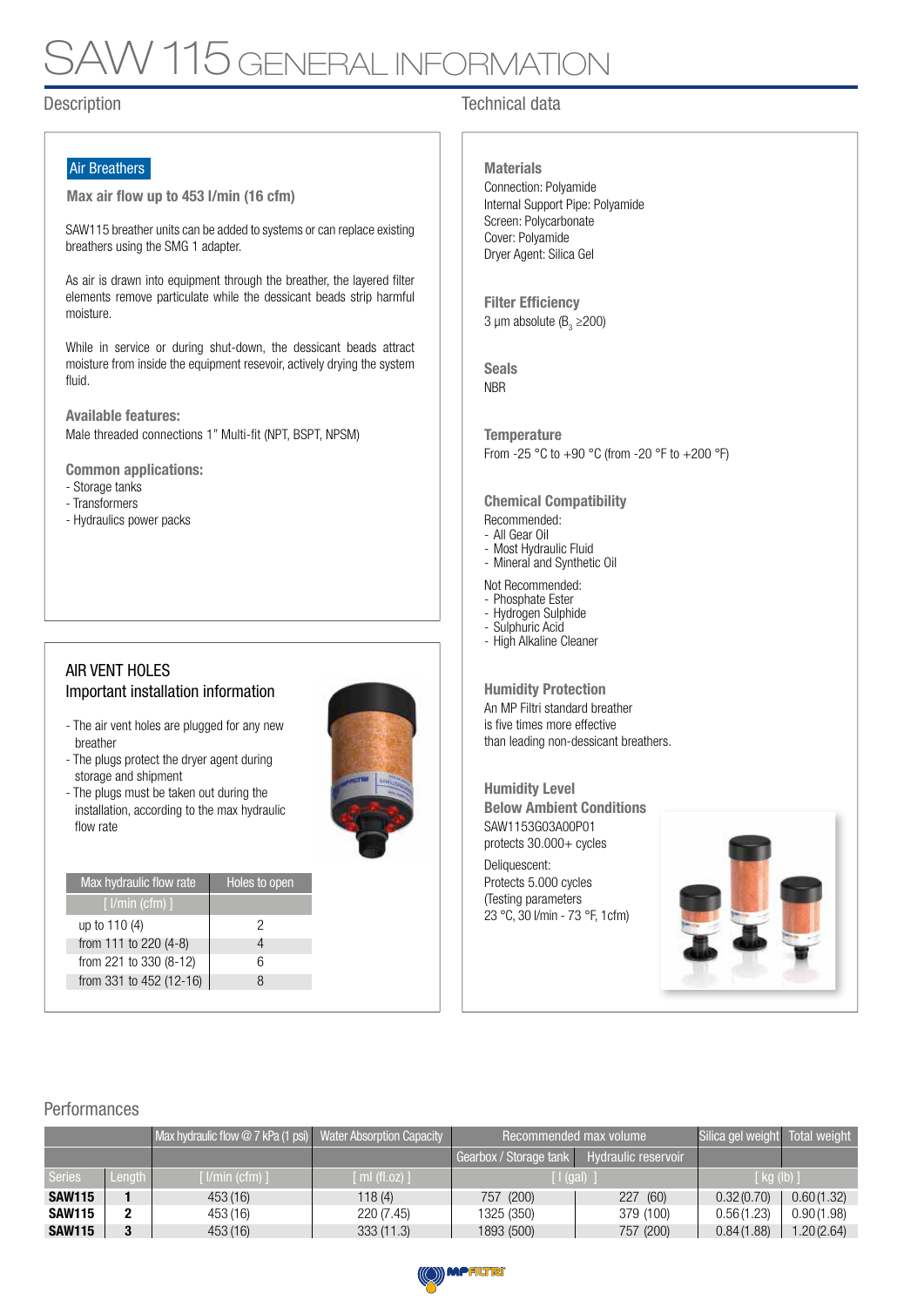# SAW 115

#### Designation & Ordering code

|                                                              | <b>COMPLETE AIR FILTER</b>    |   |    |                                |                                  |   |  |   |            |
|--------------------------------------------------------------|-------------------------------|---|----|--------------------------------|----------------------------------|---|--|---|------------|
| <b>Series</b>                                                | Configuration example: SAW115 | G | 03 |                                | A                                | 0 |  | 0 | <b>P01</b> |
| <b>SAW115</b>                                                |                               |   |    |                                |                                  |   |  |   |            |
|                                                              |                               |   |    |                                |                                  |   |  |   |            |
| <b>Length</b>                                                |                               |   |    |                                |                                  |   |  |   |            |
| $\overline{\phantom{a}}$ 2<br>$\mathbf{3}$<br>1 <sup>1</sup> |                               |   |    |                                |                                  |   |  |   |            |
| <b>Connection</b>                                            |                               |   |    |                                |                                  |   |  |   |            |
| 1"<br>G                                                      |                               |   |    |                                |                                  |   |  |   |            |
|                                                              |                               |   |    |                                |                                  |   |  |   |            |
| <b>Filtration rating</b>                                     |                               |   |    |                                |                                  |   |  |   |            |
| Inorganic microfiber 3 µm<br>03                              |                               |   |    |                                |                                  |   |  |   |            |
|                                                              |                               |   |    |                                |                                  |   |  |   |            |
| <b>Seals</b><br><b>NBR</b><br>A                              |                               |   |    |                                |                                  |   |  |   |            |
|                                                              |                               |   |    |                                |                                  |   |  |   |            |
| <b>Valve</b>                                                 |                               |   |    |                                |                                  |   |  |   |            |
| Without valve<br>0                                           |                               |   |    |                                |                                  |   |  |   |            |
| <b>Option</b>                                                |                               |   |    |                                |                                  |   |  |   |            |
| Standard<br>0                                                |                               |   |    |                                |                                  |   |  |   |            |
|                                                              |                               |   |    |                                |                                  |   |  |   |            |
|                                                              |                               |   |    | <b>Execution</b><br><b>P01</b> |                                  |   |  |   |            |
|                                                              |                               |   |    | Pxx                            | MP Filtri standard<br>Customized |   |  |   |            |

| <b>ACCESSORIES</b> |                       |                                             |     |  |  |  |  |  |
|--------------------|-----------------------|---------------------------------------------|-----|--|--|--|--|--|
| <b>Series</b>      |                       | SMG1<br>Configuration example :  <br>S<br>A | P02 |  |  |  |  |  |
| SMG                | <b>Adapter Flange</b> |                                             |     |  |  |  |  |  |
| <b>Connection</b>  |                       |                                             |     |  |  |  |  |  |
| S                  | Without screws        |                                             |     |  |  |  |  |  |
| <b>Seals</b>       |                       |                                             |     |  |  |  |  |  |
| A                  | <b>NBR</b>            |                                             |     |  |  |  |  |  |
|                    |                       |                                             |     |  |  |  |  |  |
|                    |                       | <b>Execution</b>                            |     |  |  |  |  |  |

P02 MP Filtri standard

Silica gel



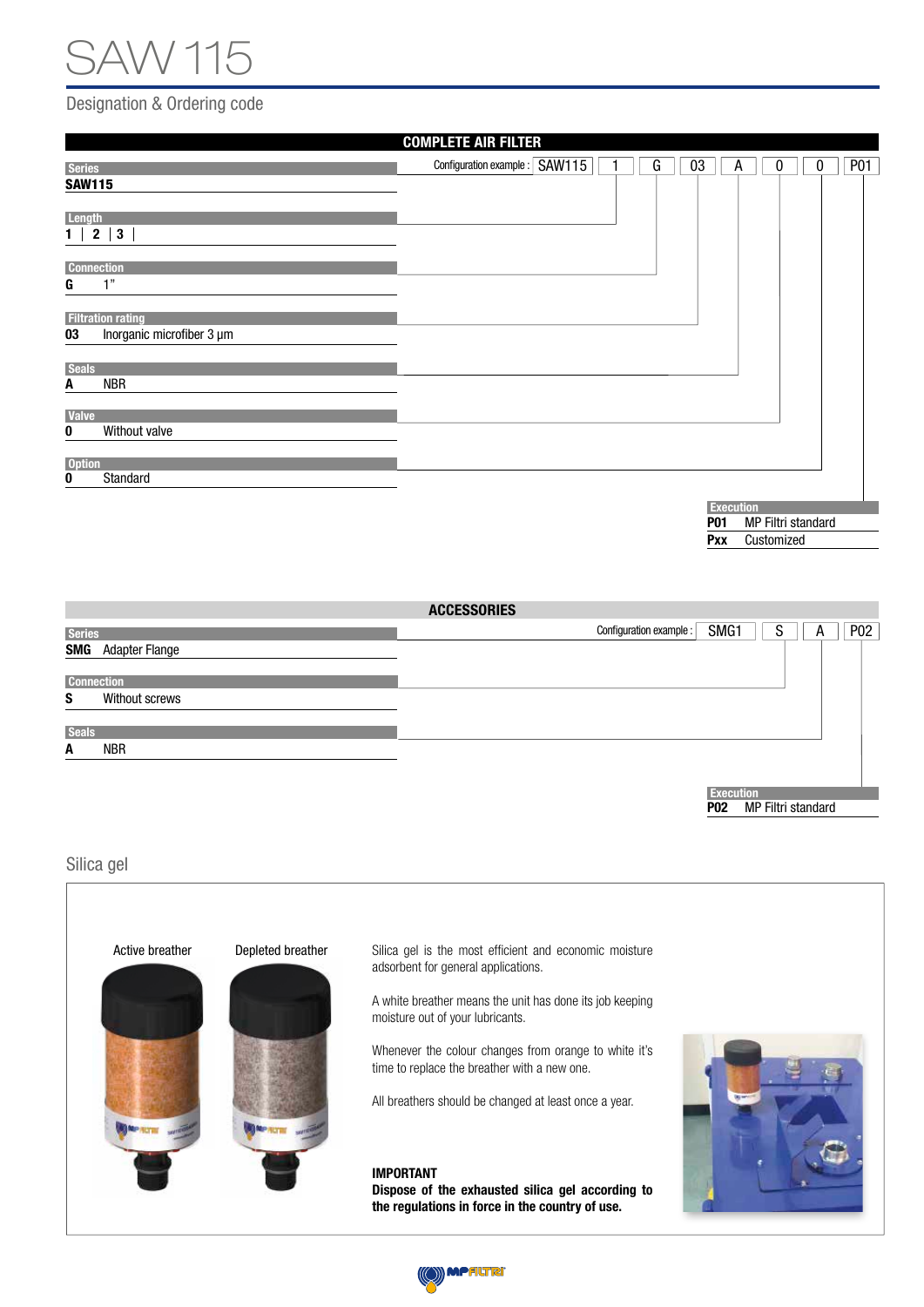